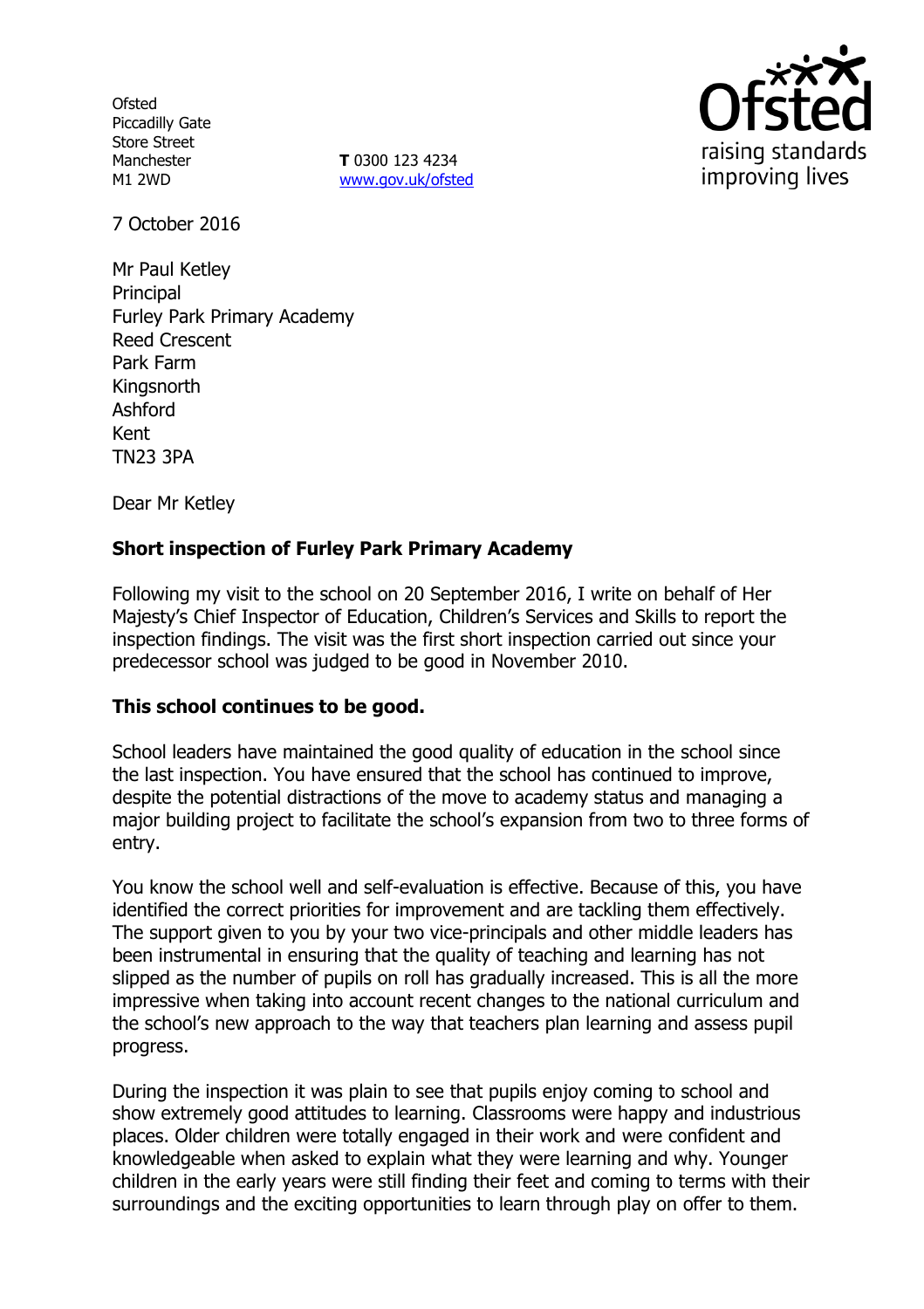

Pupils told me that teachers expect a lot from them and that they are expected to work hard 'most of the time'. They used the word 'challenge' without being prompted, linking it to their work in all areas of the curriculum, not just their daily English and mathematics lessons. They were also very positive about the extracurricular activities the school has to offer and talked with great enthusiasm about whole-school events such as the 'prom in the playground' event held at the end of the summer term.

All pupils benefit from bright and spacious classrooms that are resourced well, including the outdoor learning facilities for children in the early years. The new building used by pupils in Years 5 and 6 is particularly impressive. It was very noticeable that pupils, parents and staff are very proud of the school and its achievements to date. Parents in particular were positive when they talked to me. One group said that communication could sometimes be better, but nevertheless agreed that they would thoroughly recommend the school to new parents.

At the time of the last inspection, inspectors recognised the many strengths of the school, including pupils' outstanding behaviour, strong early years provision, committed staff, and the impact of your leadership on motivating and inspiring everyone in the school. They also identified a need to ensure that pupils were provided with more opportunity to talk about their work and develop their speaking skills, as well as ensuring that pupils were challenged enough in mathematics. Leaders have addressed these matters effectively so that:

- **P** pupils make good progress and attain well in mathematics across the school
- most pupils are confident and articulate when discussing their work, particularly when sharing their reasoning or views during lessons.

Since the last inspection, school leaders have continued the important process of self-evaluation in order to identify the most important priorities to improve the school. During my visit, you were able to explain the school's strengths, as well as the areas that need to be developed. These include accelerating the progress that pupils make in reading and writing as they move through key stage 2. We also agreed that the most able pupils, including those from disadvantaged backgrounds, need to make more progress in reading and writing, in order to fully achieve at the higher levels they are capable of.

### **Safeguarding is effective.**

School leaders have created a culture that ensures that the safeguarding of children is the top priority in the school. The governing body takes its statutory duties seriously and is effective in monitoring arrangements to keep children safe. Day-today routines are given high importance. Children are taught how to stay safe when using the internet or social media. Staff are trained in safeguarding children at levels appropriate to their responsibilities and are up to date with the latest national priorities regarding the different risks to children.

During a formal discussion pupils told the inspector that they feel the school is a safe place to be and that staff care for them. All of the parents I talked to during my visit told me that they feel their children are safe at school.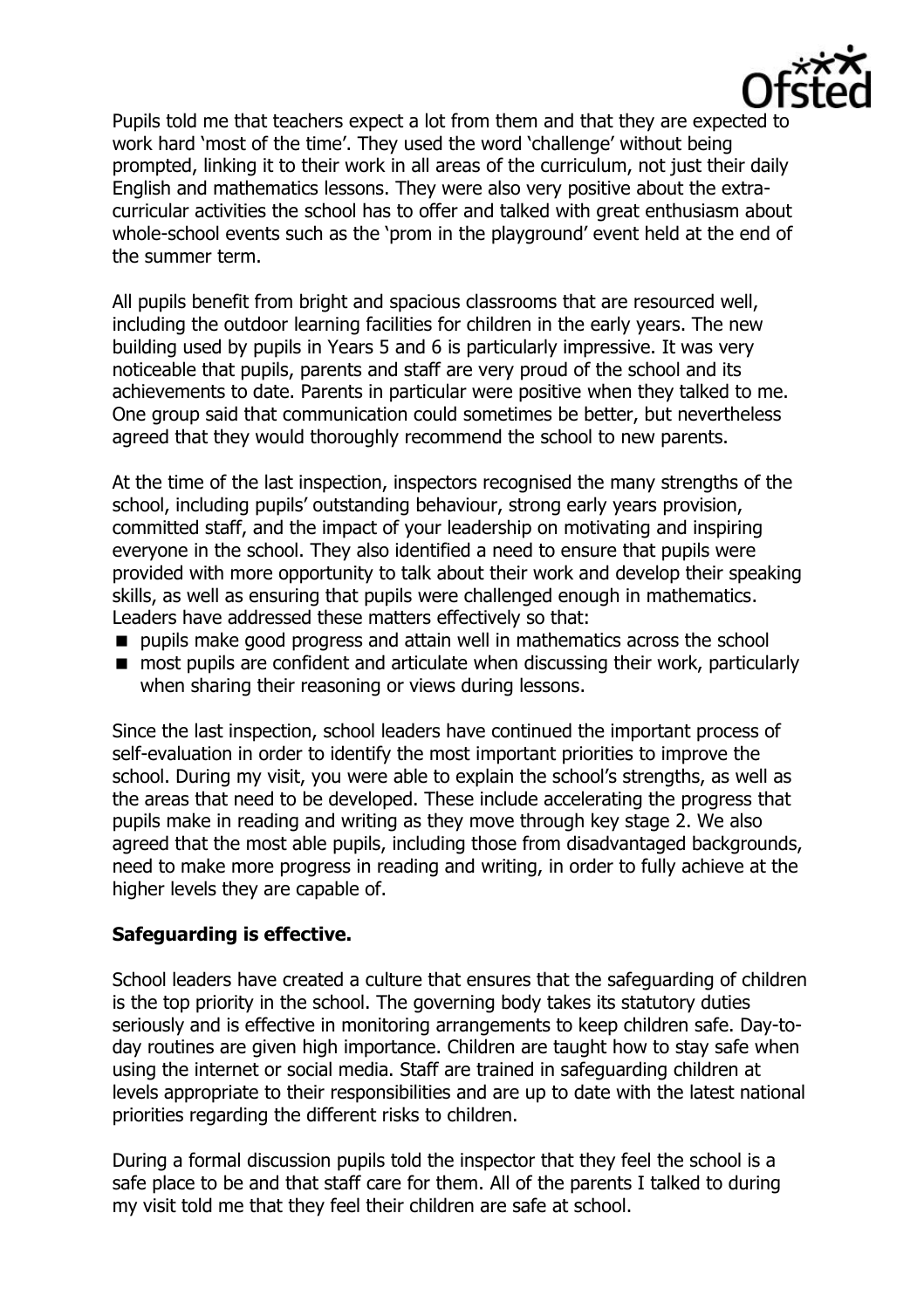

# **Inspection findings**

- You lead the school by example and hold the respect of pupils, parents and staff alike. Your ability to motivate and encourage staff to give their best has been crucial in maintaining standards in the school during a time of recent change.
- Members of the wider leadership team are committed. They support you very well and are effective in their differing roles. The understated yet very efficient way that they supported you during the inspection was testament to the quality of leadership and management of the school.
- Governance of the school and across the multi-academy trust as a whole is evolving and developing well. Communication between the board of trustees and the school's local governing body is strong. This means that school leaders are held to account effectively and the strategic direction of the school is overseen in an appropriate manner.
- Children in the Reception classes make good progress from their different starting points. Due to the good and improving quality of provision in the early years, an increasing proportion of children are achieving a good level of development each year and are well prepared for their move into Year 1.
- The school's phonics provision is effective. Most pupils, including those pupils from disadvantaged backgrounds, achieve the expected standard by the end of Year 2.
- **Pupils make good progress as they move through the school, although there are** variations across different year groups and in different subjects. In the recent past, pupils' progress in reading and writing has not been as strong as that seen in mathematics. As a result of the actions taken by leaders, this situation is improving, especially for the most able pupils who are capable of achieving at higher levels.
- Leaders, including governors, are aware that improving the outcomes of disadvantaged pupils should be a high priority. Because of this, pupils from disadvantaged backgrounds are making better progress than seen in the past, especially as they move through key stage 2.
- **Provision for the few pupils who have special educational needs and/or** disabilities is good. Staff are sensitive to their needs and provide the right level of support and challenge both in and out of the classroom. Parents were particularly positive about this aspect of the school's work.
- **Pupils behave well and show excellent attitudes to learning. They told the** inspector that their learning is rarely disrupted in classrooms and that staff deal well with problems if they arise.
- Attendance rates are broadly in line with national averages, although the school has had to work sensitively to support pupils from vulnerable backgrounds in the recent past. The appointment of two learning mentors, whose duties include supporting children whose attendance is not as strong as it might be, is having a positive impact on reducing rates of absence.
- **Despite converting to academy status, the school has maintained close links with** the local authority. Partnerships with local schools are also strong. This includes the close links with the partner school in the multi-academy trust. Because of these links, staff benefit from a wide range of professional development, including support and collaboration with colleagues from other schools when developing the new system to track pupil progress.